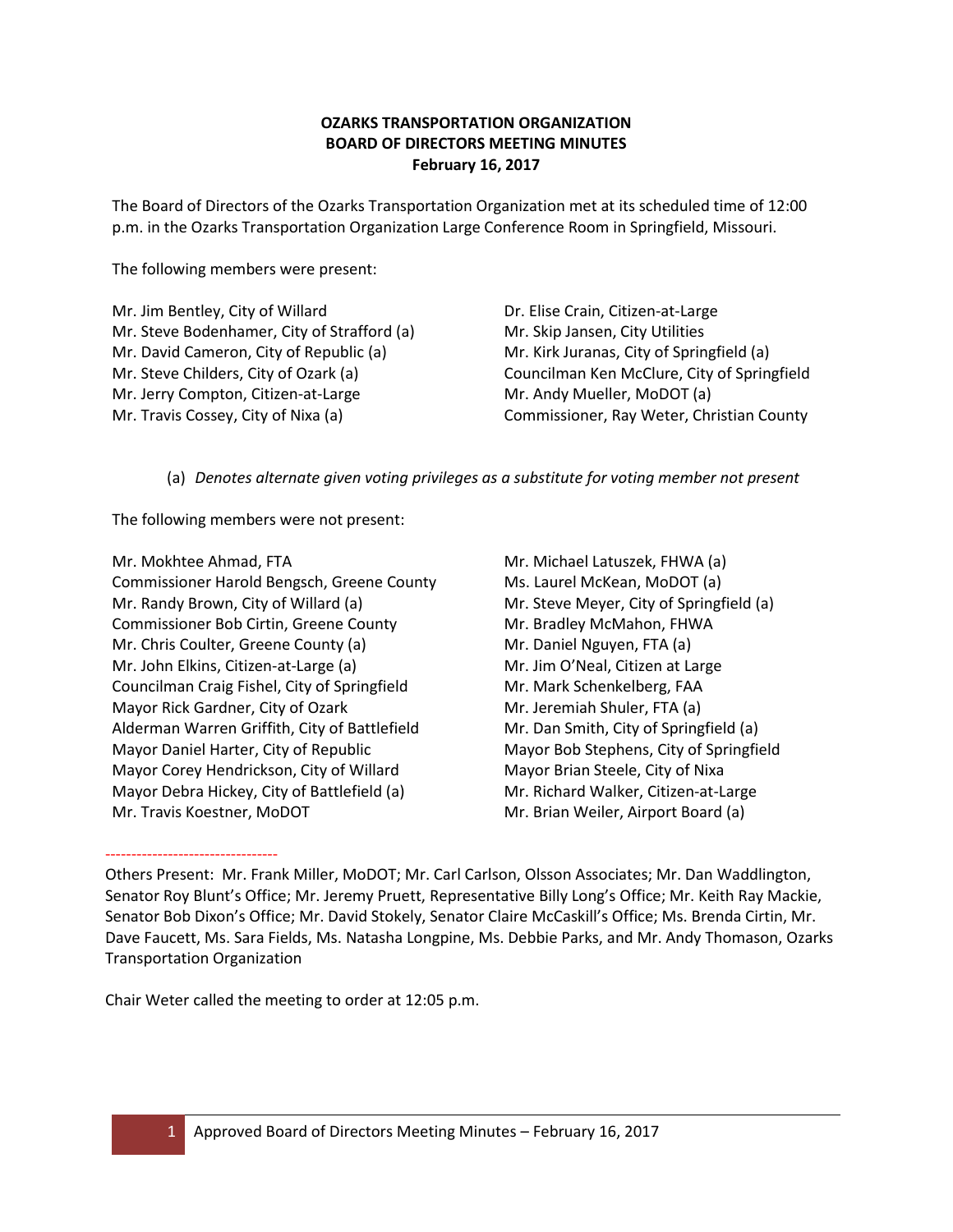## **I. Administration**

## **A. Introductions**

#### **B. Approval of Board of Directors Meeting Agenda**

Mr. Cameron moved to approve the February 16, 2017 agenda. Dr. Crain seconded the motion and it was unanimously approved.

## **C. Approval of the December 15, 2016 Meeting Minutes**

Dr. Crain moved to approve the December 15, 2016 Meeting minutes. Mr. Cameron seconded the motion and it was unanimously approved.

## **D. Public Comment Period for All Agenda Items**

Sara Fields noted no public comment had been received since the last meeting.

## **E. Approval of Consent Agenda Items**

Sara Fields noted that due to the length of the agenda, a decision was made to utilize a Consent Agenda. She explained that items placed on the Consent Agenda would not be discussed unless a member asked for it to be removed from the Consent Agenda. She briefly outlined the four items that had been placed on the Consent Agenda and stated all four items would be approved with one vote of the Board.

As there was no objection, Mr. Jansen moved for approval of the Consent Agenda Items III.A., III.C., and III.D. Mr. Bentley seconded the motion and it was unanimously approved. Item III.B. was for information purposes only and did not require Board approval.

## **F. Executive Director's Report**

Sara Fields noted tha[t www.OzarksCommute.com](http://www.ozarkscommute.com/) was back up and operational. She stated the Federal Highway Department had ruled that the OTO could not pay for this feature, so it was given to the City of Springfield. Due to some Purchasing issues, it took longer than anticipated to get the service reinstated. Ms. Fields said the City of Springfield selected a new vendor, so everyone will need to re-register for this program.

Ms. Fields said that Board would be discussing the trail study in closed session, but for the benefit of those that will not be in attendance, the OTO has selected a consultant to enter into a contract for the regional trail investment study. The timeline for this project is a July/August end date.

Ms. Fields stated many of the staff will be out on March 9 for the MoDOT Planning Partner's meeting in Jefferson City. She said one of the items for discussion is the new Cost-Sharing program. She noted there will be special requirements for this program and staff is hoping to get all the details to share with the Board at the April meeting.

Ms. Fields said the OTO is waiting on the decision of MoDOT on the STIP. She said OTO had submitted the priorities that the Board approved in December, but had not heard from MoDOT as to their decision on what would be included in the STIP.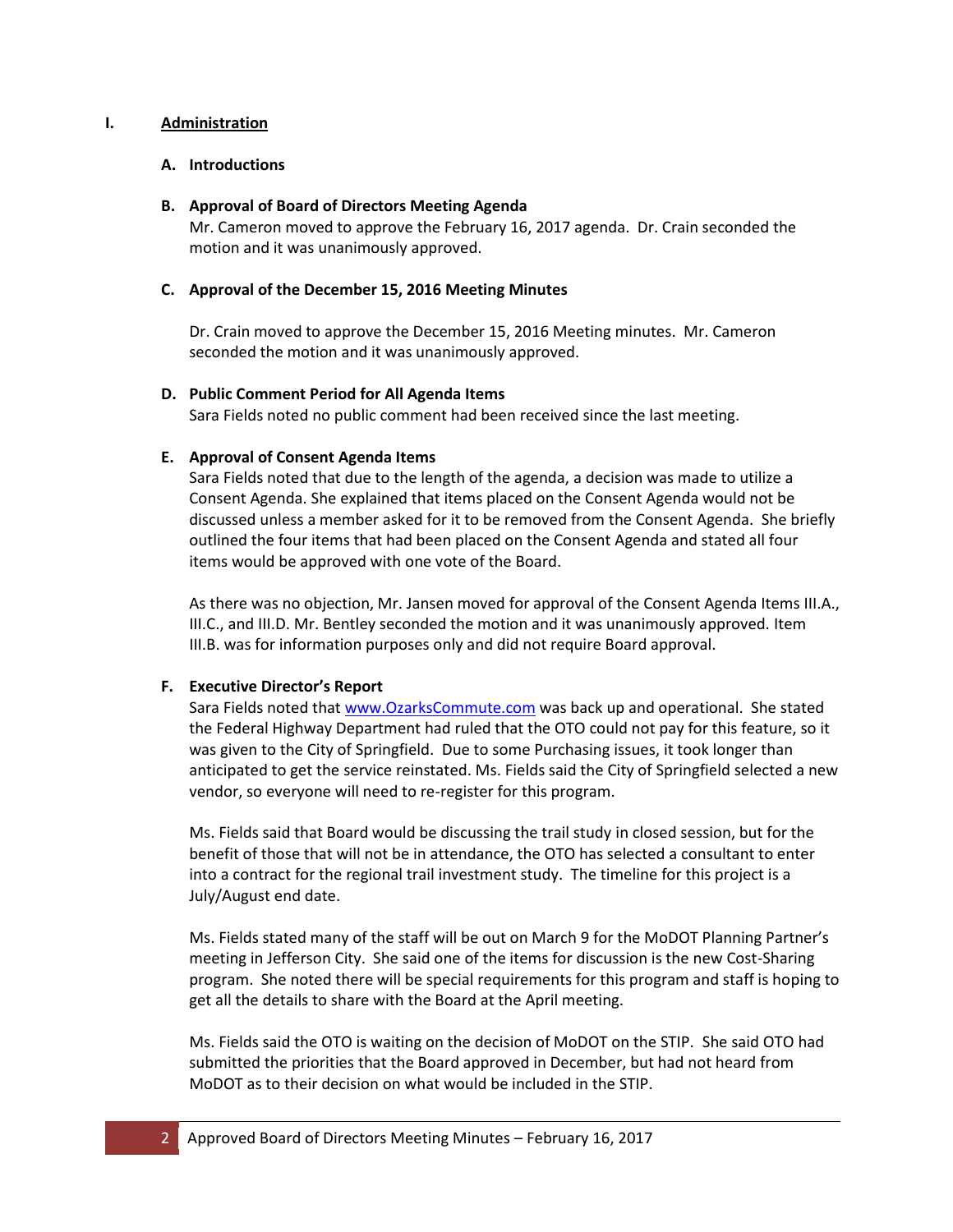Ms. Fields stated that at the last meeting, the Technical Planning Committee was directed to look at a possible interchange on U.S. 60 for Highland Springs. She said a subcommittee met on this issue and they are recommending to the Technical Planning Committee that no action is taken until the Springfield Land Use Plan is updated. She said part of the reason for this decision was that the roadway network would not allow for future development, so the Committee wanted to see this future development defined before suggesting a roadway network in that area. She said there is no timeline for this update.

Ms. Fields updated the Board on the status of the LAGERS issue. She said that Lyndall Fraker has agreed to sponsor the bill to allow MPOs to participate in LAGERS. She said it hasn't been placed on the House calendar or schedule, but staff is hoping this is passed this legislative session.

Ms. Fields stated staff is trying to promote the OTO and [www.giveusyourinput.org,](http://www.giveusyourinput.org/) which is the website that the public can use to comment on transportation issues. She said staff is running ads in the *Christian County Headliner* and the *Springfield Business Journal*, starting this week. She said staff is only running the online ad, so when people are reading articles online, they will see the OTO banner, which will contain some interesting facts about the area.

Dr. Crain moved to enter the Executive Director's report into the record. Mr. Cameron seconded the motion and it was unanimously approved.

## **G. MoDOT Update**

Andy Mueller stated MoDOT has been working on the STIP update. He stated MoDOT still anticipates meeting all the deadlines. He added that on February 17, 2017, MoDOT would be opening bids on Hwy 65 Springfield project. He indicated that the plan is to replace the pavement on Hwy 65 between Kearney and Sunshine, noting that it was 45 years old. He outlined the process that will be used to make this replacement.

Frank Miller indicated MoDOT is still determining how to use the priorities the OTO provided. Mr. Weter asked if MoDOT has held their public hearings for the Hwy 65 project, and if so, how was the attendance. Mr. Mueller stated the attendance was less than they had anticipated. He stated the reaction he received from those who attended the public meeting was that this was not as problematic as they had believed it would be.

Dr. Crain moved to accept the report from MoDOT into the record. Mr. Juranas seconded the motion and it was unanimously approved.

#### **H. Legislative Reports**

Dan Waddlington said there is not much happening in Washington regarding transportation at this point. He said the portion of the budget regarding infrastructure has not been distributed at this time. He stated the President has proposed a very aggressive program, but has not proposed a funding source. He said the public is upset about many of their projects, some transportation related and some not, being delayed and not getting done. However, he said the current administration is less than thirty days old, and is just getting started.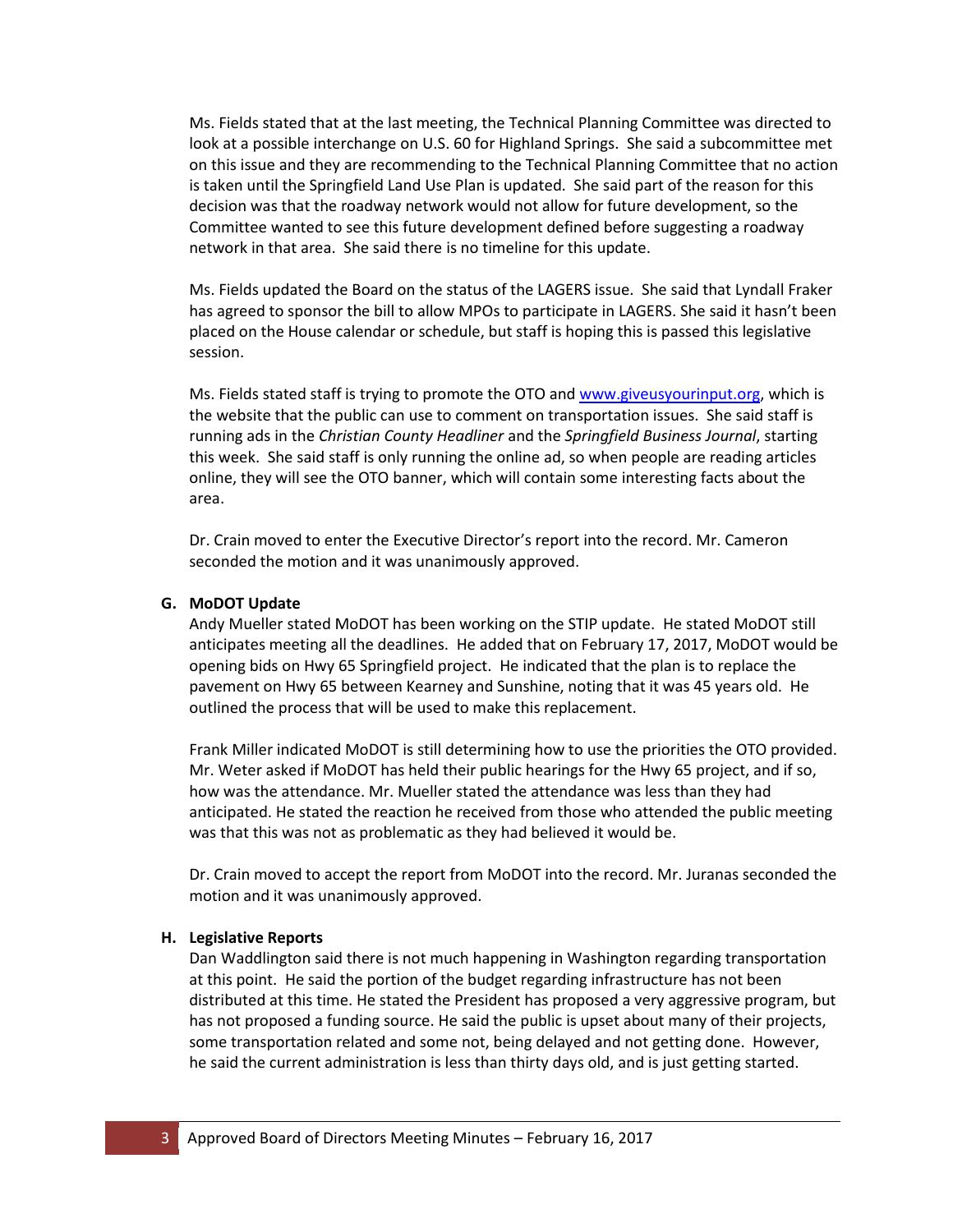David Stokely said Senator McCaskill will continue to work with those she can on transportation infrastructure. He noted she has been concerned about this for many years, yet, she has no idea where the funding will come from. He also related other projects she is involved with and including securing the borders, and filling vacant cabinet positions.

Jeremy Pruett said Congressman Long had met with President Trump and discussed a few topics, such as healthcare and the economic impact that Japanese companies have on the Missouri economy, due to their presence in the State. He agreed there is not much happening in transportation at this time, as they are waiting on the President to give some indication of his goals. He said that several Representatives, including those from Missouri, signed a letter asking the President to include high-speed rural internet into the infrastructure package he is putting together.

Keith Mackie stated that in the Missouri legislature, both bodies are very concerned with the budget. He said it is a very deliberative process and there is a great deal of consternation. He indicated that if anyone has any concerns, they can contact Senator Dixon's office.

Jim Bentley asked if any of these gentlemen had any sense of whether the transportation funding is going to be augmented beyond what it currently appears to be. He indicated he would hate to see a reduction in what Missouri currently receives in federal funding and would like to see it increased. Mr. Waddlington indicated there would be more money if they could find it. He stated he believes there is a bi-partisan effort to have something more than what we have. Following a brief discussion, it was determined that the OTO needs to be ready with priorities in the event there is additional funding.

Dr. Crain moved to accept the Legislative reports into the record. Mr. Jansen seconded the motion and it was unanimously approved.

#### **II. New Business**

## **A. Reasonable Progress Extension**

Natasha Longpine said with the last set of awards for the Transportation Alternatives Program, the OTO is working to monitor reasonable progress on all the projects. She added the City of Ozark has requested to extend two of the three projects they were awarded – the Finley River Park Sidewalk Improvements and the McGuffey Park Sidewalk Improvements. She said there were some right-of-way issues that were part of the redesign, however, the projects are back on track and should be completed this summer.

Mr. Childers added that in addition to the right-of-way issues, there were some obstacles to getting easements for sidewalks. These have all been overcome and the project is moving forward. He said this is just a formality that must be done.

Mr. Childers moved that projects EN1503 and EN1505 be extended per the proposed schedule. Mr. Cameron seconded the motion and it was unanimously approved.

#### **B. Major Thoroughfare Plan Amendment**

Natasha Longpine stated the City of Ozark has requested a change to the Major Thoroughfare Plan to take  $19^{th}/17^{th}$  Street from Highway J to Highway 14, making it a Collector as opposed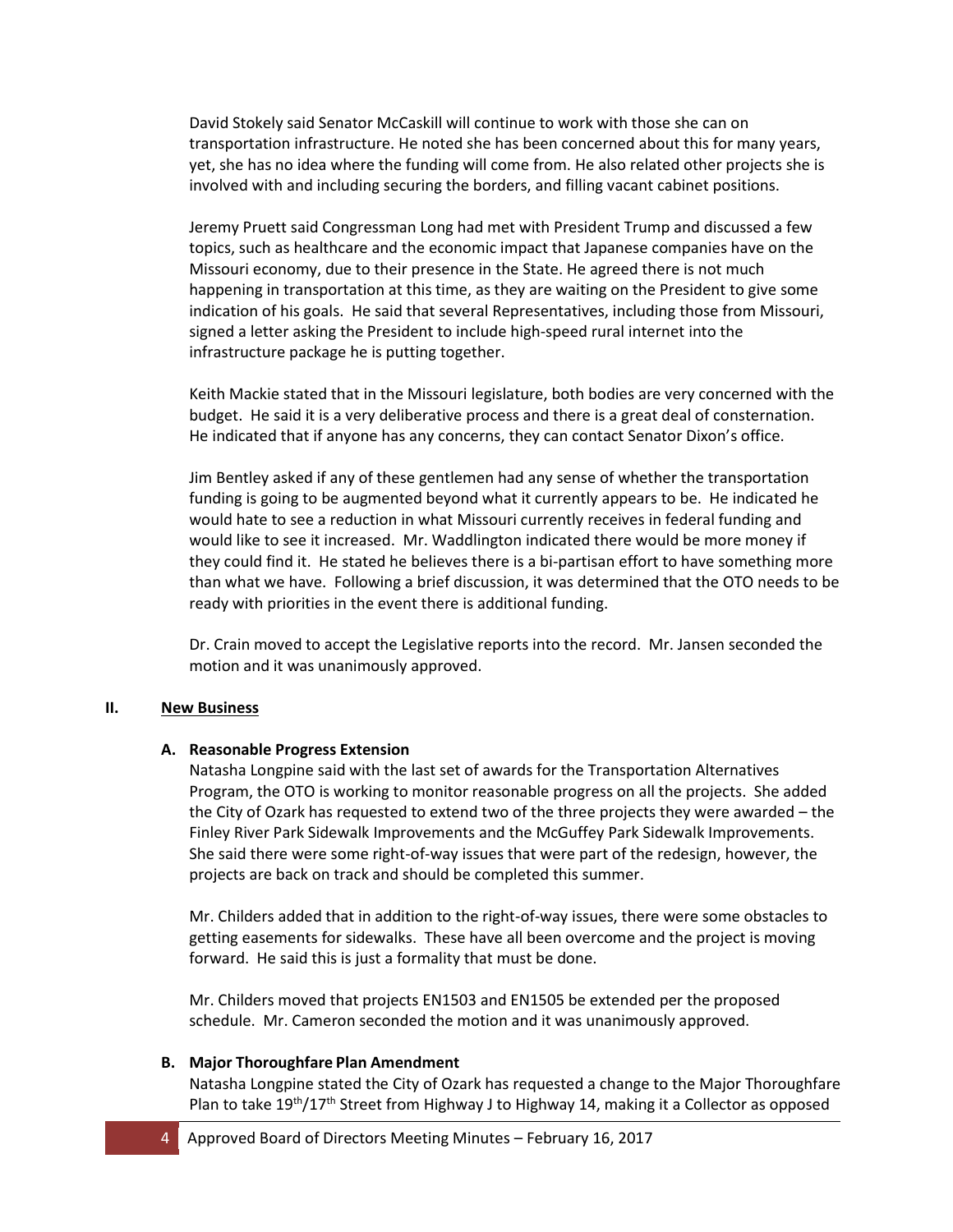to a Secondary Arterial. This amendment is for both the existing and the proposed corridors. She added that using the current model, the traffic counts are in line with a Collector. She stated there was no public comment received regarding this proposed change.

Mr. Childers added that Ozark has seen the land use in this area change and it makes sense to make this change. He stated it would also allow them to control the speed on this road as well.

Dr. Crain moved to approve the Major Thoroughfare Plan Amendment to downgrade  $19<sup>th</sup>/17<sup>th</sup>$  Street from Highway J to Highway 14 from a Secondary Arterial to a Collector and to downgrade Garton Road from NN to the proposed 19<sup>th</sup> Street extension from a Secondary Arterial to a Collector. Mr. Cossey seconded the motion and it was unanimously approved.

#### **C. Critical Urban Freight Corridors**

Andy Thomason stated the FAST (Fixing American's Surface Transportation) Act tasks the OTO to work with MoDOT to establish an unspecified number of miles in the Springfield Urban area as Critical Urban Freight Corridors (CUFC). He said this will be designated through a negotiation process. He said staff has identified and prioritized some specific roads that meet the criteria to be corridors. He stated staff is asking the Board of Directors to approve the map as the negotiating tool for the March meeting with MoDOT.

Mr. Thomason said the FAST Act focused on freight and established several networks, with four different types of roads making up this network. The item currently before the Board is the CUFC. He added Missouri can only designate 102.33 miles as CUFC over all of Missouri, which has eight urban areas. Following a brief presentation, Mr. Thomason stated staff is looking for a negotiating tool to use when vying for the CUFC designation from MoDOT.

Mr. Weter asked about the advantages of making this designation, other than compliance with the FAST Act. Mr. Thomason said there are some freight funding opportunities that the region would be eligible for if the CUFC is approved. Mr. Bentley clarified that a roadway must be on the list to be eligible for freight funding.

Following a brief discussion. Mr. Childers moved to approve the Critical Urban Freight Corridor Map as staff's guide for negotiating the designation of CUFCs in the Springfield Urban Area. Mr. Cameron seconded the motion and it was unanimously approved.

#### **D. Traffic Incident Management Plan**

Andy Thomason stated the OTO hosts a regional Traffic Incident Management (TIM) Subcommittee. Mr. Thomason said the committee has two goals: 1) to decrease the time it takes to detect, respond to, and clear traffic incidents; and 2) ensure responder safety. He added the committee has members from several disciplines involved in incident management, such as, law enforcement, EMS, fire, towing, emergency management, MoDOT, and media.

Mr. Thomason reviewed the Traffic Incident Management Strategic Plan that has been adopted by the committee and was included in the packet sent to the Board of Directors. He shared with them the incident management exercise that had been conducted in October 2016 and some of the lessons learned from that scenario.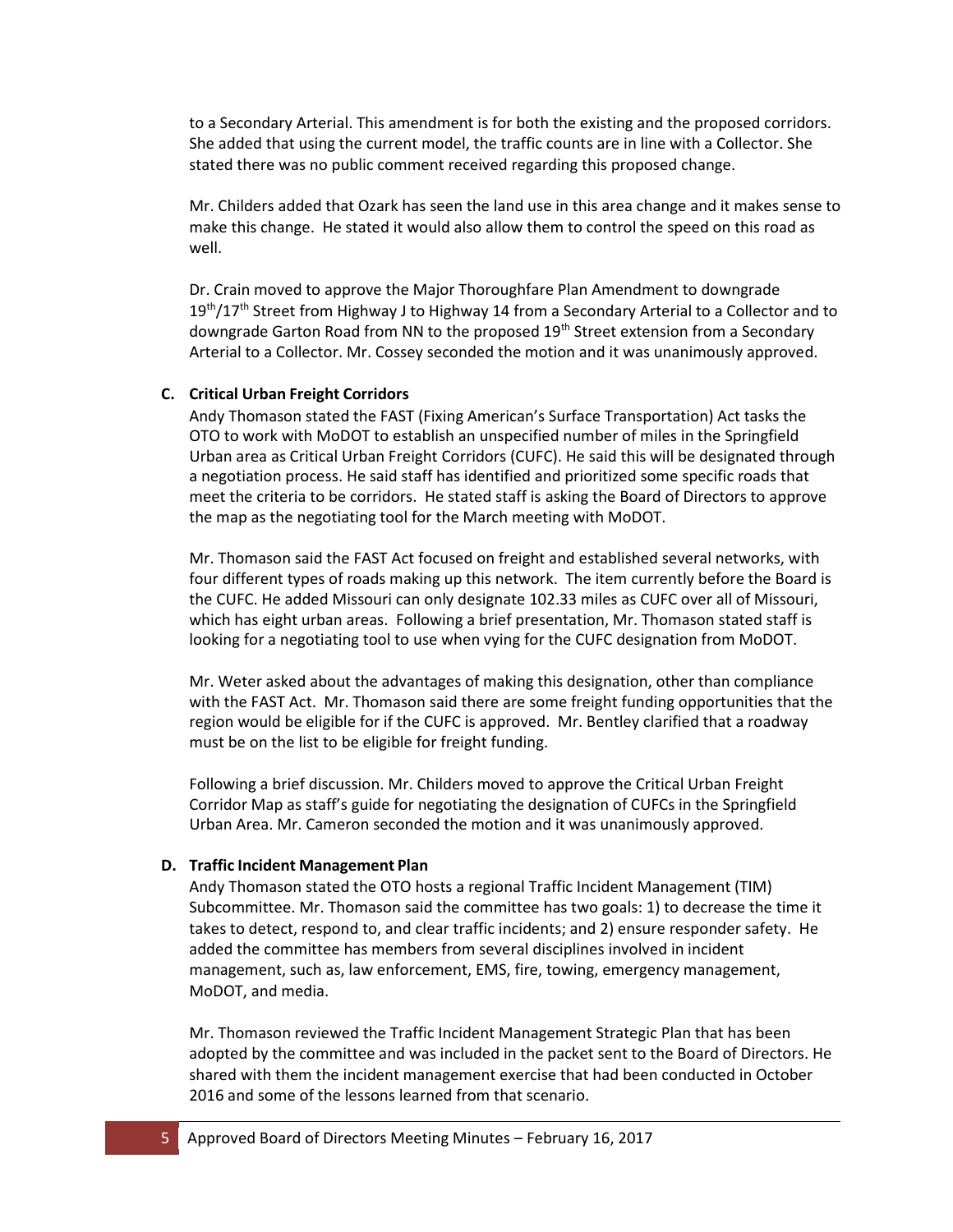Mr. Compton asked if the Greene County Sheriff's Department and the Missouri Highway Patrol were involved, as they were not mentioned in this report. Mr. Thomason said they have both involved with this committee, however, they are not part of the core group. Mr. Childers indicated the Ozark Police Department has been involved with this committee and he said it has been a tremendous help for them.

This information was presented to the Board of Directors for information, only. No action was needed.

#### **E. Financial Statementsfor 2nd Quarter 2016‐2017 Budget Year**

David Cameron, Treasurer, presented the Financial Statements for the  $2^{nd}$  Quarter 2016-2017 Budget Year. He stated he appreciated the opportunity to review them as Treasurer prior to the presentation to the Board. In doing so, he has come to appreciate the excellent job the staff does. He said this report shows that expenses were about 35% of the budget, and revenue was about 39%. He reminded the Board that there is about a 45-day delay once the expense is made before the disbursement is made.

Mr. Cameron moved to approve the OTO Second Quarter Financial Statements for the 2016- 2017 Budget Year. Mr. Jansen seconded the motion. Dr. Crain moved to make a technical correction to the motion and that is to "accept" the report. Mr. Jansen seconded the correction and it was unanimously approved. The motion as corrected was unanimously approved.

## **F. Calendar Year 2017 and 2018 Action Items**

Sara Fields stated that in 2014 the OTO underwent a strategic planning practice where the mission statement was developed, along with goals and objectives to support that mission. Every year or two, staff brings back some action steps to implement those goals and objectives. Ms. Fields outlined the five areas that the goals and objectives fall under and stated the Board's adoption of these Action Items holds staff accountable to ensure they are accomplished.

Dr. Crain moved to adopt the Calendar Year 2017 and 2018 Action Items as presented. Mr. Compton seconded the motion and it was unanimously approved.

#### **G. Employee Handbook Amendments**

Sara Fields stated when the OTO incorporated in 2009, an Employee Handbook was created. She said staff used a model provided by our insurance company as a guide in developing OTO's manual. As this was quite a while ago, she decided it may need to be updated and revised, so she asked OTO's legal counsel to review it. The attorney recommended several changes and updates.

Ms. Fields briefly reviewed the proposed changes and asked that the Board amend them to delete the section entitled, "Disability Insurance." She stated the OTO does not currently provide disability coverage.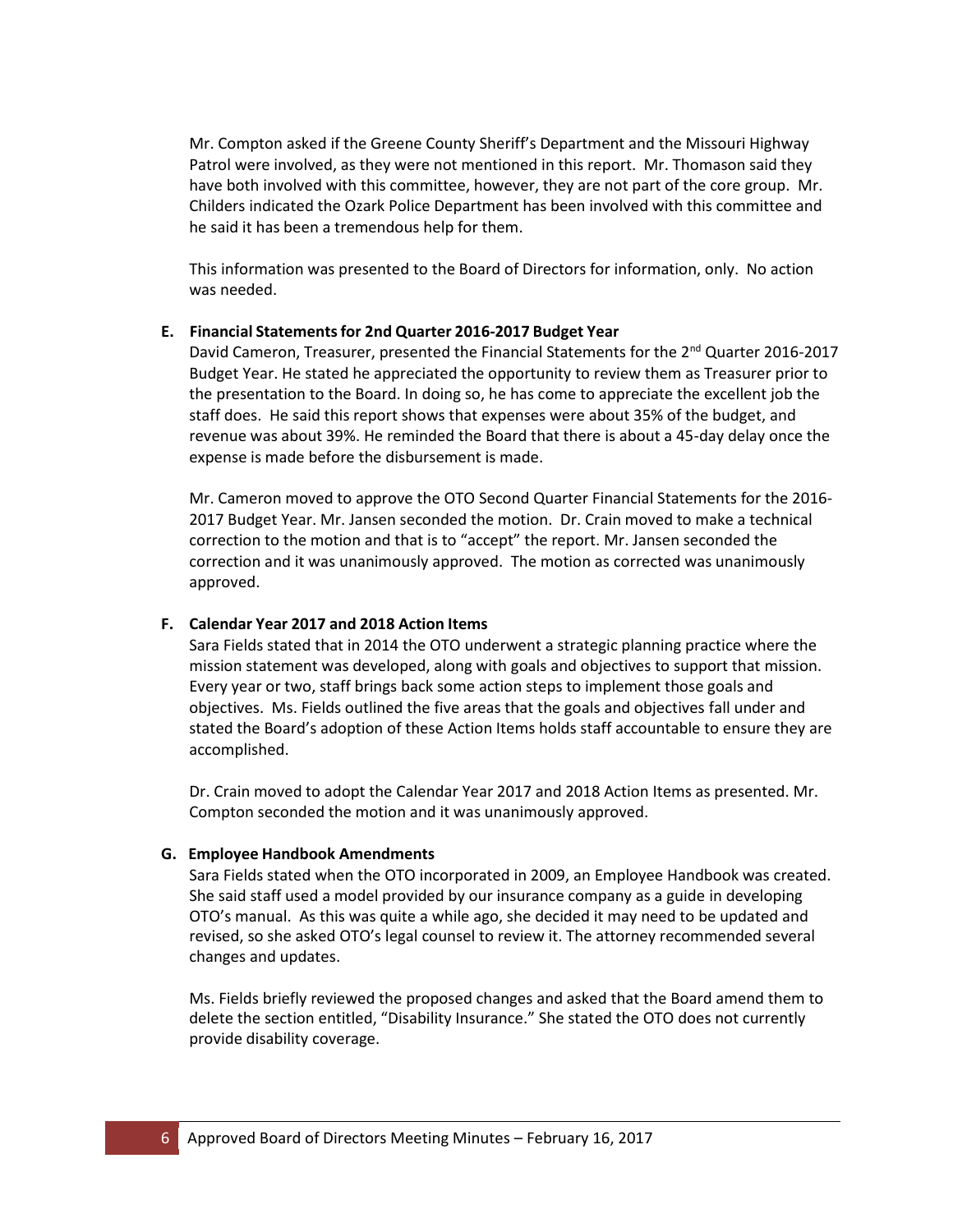Mr. Cameron moved to amend the proposed changes to the Employee Manual that had been submitted to the Board by deleting the section entitled, "Disability Insurance." Mr. Jansen seconded the motion and it was unanimously approved.

Dr. Crain moved to approve the proposed changes as amended, to the Employee Manual. Mr. Jansen seconded the motion and it was unanimously approved.

## **H. Resolution #2017‐1 Opposing the Transfer of Ownership of State Highways**

Chair Ray Weter indicated a bill had been filed that would transfer ownership of lettered routes or secondary routes from MoDOT to counties. He stated he had visited with Senator Mike Kehoe who indicated this bill would not be passed. However, Mr. Weter stated he believed the Board needed to go on record opposing this bill.

Mr. Cameron moved to approve Resolution 2017-1 Opposing the Transfer of Ownership of State Highways. Dr. Crain seconded the motion and it was unanimously approved.

**I. Resolution #2017‐ 2 Removing Prevailing Wage Requirementsfor Public Projects** Chair Ray Weter stated that while speaking with Senator Kehoe, he discussed some of the side-effects of removing Prevailing Wage requirements. He said Senator Kehoe indicated there is currently a problem recruiting carpenters, plumbers, electricians, etc. for public projects. Senator Kehoe believes removing the Prevailing Wage provision of public projects could make it even harder. Chair Weter stated the Executive Committee recommended approval of this Resolution.

Mr. Bentley moved approval of Resolution 2017-2 Removing Prevailing Wage Requirements for Public Projects. Mr. Cameron seconded the motion.

Mr. Compton stated he had spoken with someone who was concerned that if this bill is approved in the legislature, the State would be required to accept the lowest, qualified bid. He said the individual had expressed some concern that some of the lowest bidders may not be as qualified for specific projects. He related that one of the local State institutions has had some issues with a contractor that have has their bond called because they were not qualified to perform the work for which they were contracted. He questioned if there were any specifics that indicated how contractors would be qualified.

Dr. Crain stated she viewed this from the worker's standpoint, that being if someone is making more money, they will spend more money back in the community.

Mr. Bentley said his concern is the additional cost that is added to a project due to the paying of prevailing wage that is more applicable to St. Louis or Kansas City, as opposed to Willard. He said the result often times is that no one is hired to work because the City chooses not to construct the project.

Mr. Cameron said that there were ways to address Mr. Compton's concerns, such as establishing a qualified bidders list, requiring a bond to be attached to the bid, etc. He said he believed the concerns Mr. Compton raised from this individual could be addressed.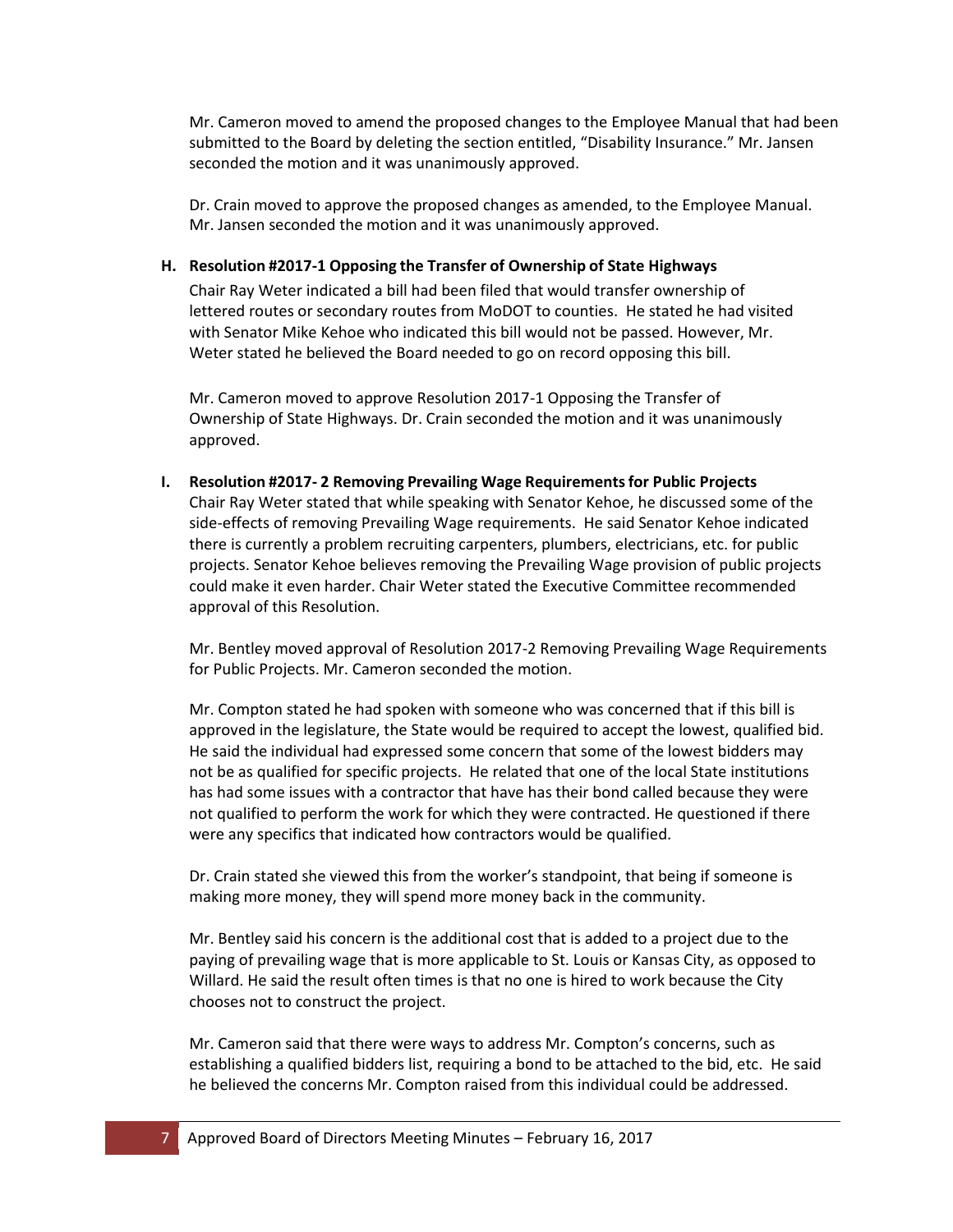Following some additional discussion on the impact prevailing wage has on public projects, the motion was approved with Dr. Crain casting the only dissenting vote.

## **J. Resolution #2017‐ 3 Support of Additional Transportation Funding**

Chair Ray Weter stated the final motion was to support additional funding for transportation, as the funding shortfall continues to be an issue.

Mr. Cameron moved to approve Resolution 2017-3 Support of Additional Transportation Funding. Dr. Crain seconded the motion and it was unanimously approved.

## **III. Consent Agenda. (See Item I.E)**

## **A. Amendment Number Three to the FY 2017‐2020 TIP**

This amendment consists of three changes to the FY 2017-2020 Transportation Improvement Plan: 1) Pedestrian Improvements on Route 14-Cedar Heights to Ellen; 2) Route MM Improvements – I-44 to Morning Star Lane; and 3) Route MM Railroad Crossing Improvements.

This item was unanimously approved by the Board of Directors as part of the Consent Agenda (see Item I.E.).

## **B. Administrative Modification Number One to the FY 2017‐2020 TIP**

This modification consists of two changes to the FY 2017-2020 Transportation Improvement Plan; 1) Mt. Vernon Street Bridge over Jordan Creek; and 2) Miller Road Widening.

This item was for informational purposes only and required no action from the Board. It was presented as part of the Consent Agenda (see Item I.E.).

#### **C. Amendment Number Three to the UPWP**

This amendment to the FY 2017 UPWP is to include Traffic Engineering Assistance Program (TEAP) funding that has been awarded to the City of Republic.

This item was unanimously approved by the Board of Directors as part of the Consent Agenda (see Item I.E.).

#### **D. Transit Asset Management Performance Measures**

Transit Asset Management is the first performance measure that must be set as part of the FAST Act. These targets were set by MoDOT and City Utilities.

This item was unanimously approved by the Board of Directors as part of the Consent Agenda (see Item I.E.).

#### **III. Other Business**

## **A. Board of Directors Member Announcements**

Kirk Juranas announced the Partners in Progress dedication for the new Packer Road, on February 21 at 1:00 pm. He stated there were six participants that worked together to ensure completion of this project.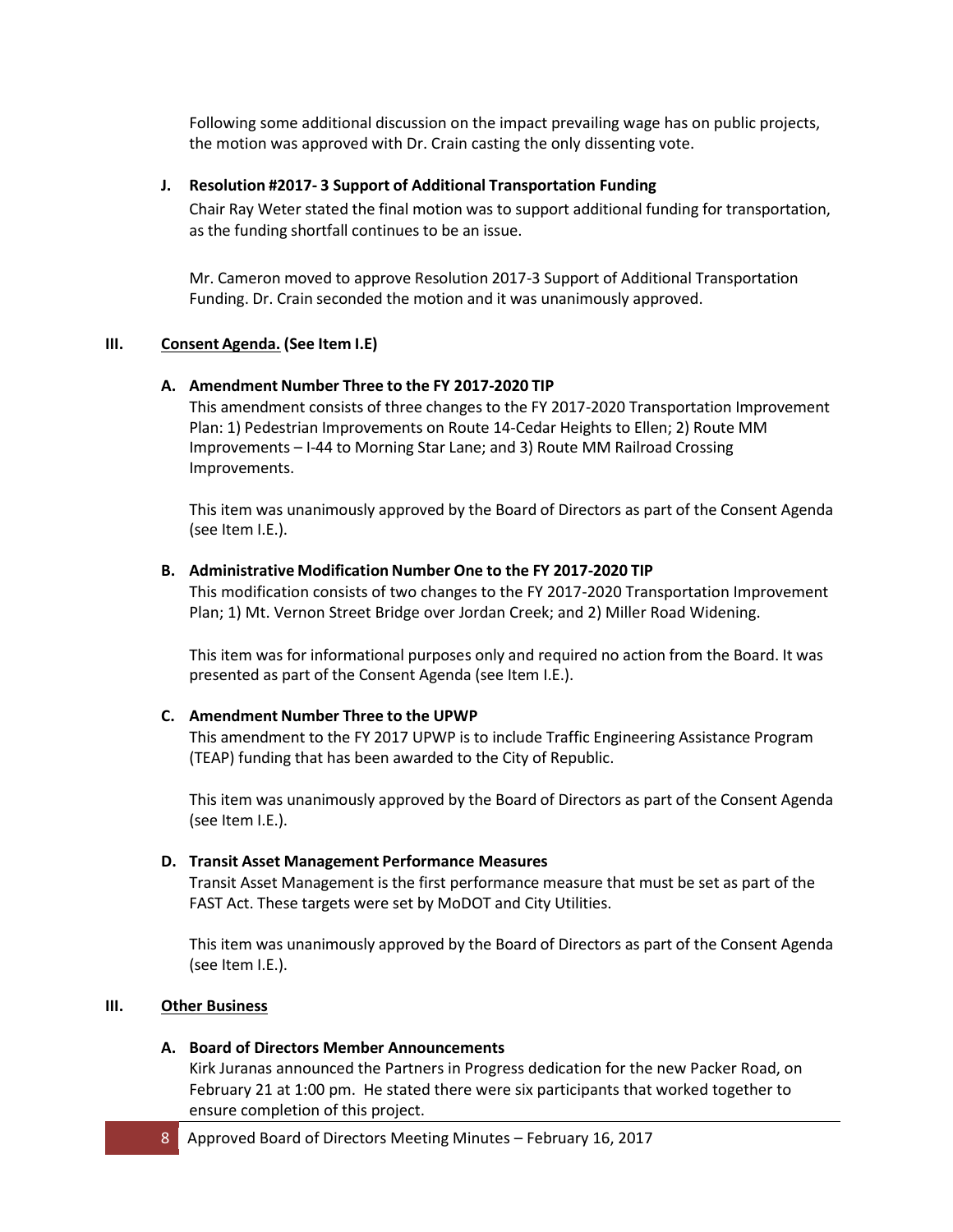Mr. Childers stated that in April the City of Ozark is asking for a 3/8-cent transportation sales tax. He added they were utilizing the model the City of Springfield has used, noting the tax will have a 5-year sunset. He noted some of the projects that the monies will be used to construct.

- **B. Transportation Issues for Board of Directors Member Review** None.
- **C. Articles for Board of Directors Member Information** Chair Weter stated the members could read these articles as they had time.

## **IV. Adjourn open meeting and call to order closed meeting.**

Mr. Childers moved to adjourn the open meeting and open the closed meeting. Mr. Compton seconded the motion and it was approved by the following roll call vote:

- Aye: Bentley, Bodenhamer, Cameron, Childers, Compton, Cossey, Crain, Jansen, Juranas, Mueller, and Weter.
- Nay: None.
- Absent: Ahmad, Bengsch, Brown, Cirtin, Coulter, Elkins, Fishel, Gardner, Griffith, Harter, Hendrickson, Hickey, Koestner, Latuszek, McClure, McKean, Meyer, McMahon, Nguyen, O'Neal, Schenkelberg, Shuler, Smith, Stephens, Steele, Walker, and Weiler.

# **V. Closed Meeting**

Pursuant to RSMo 610.021(12), closed meetings are permitted for discussion of sealed bids and related documents until the bids are opened; and sealed proposals and related documents or any documents related to a negotiated contract until a contract is executed, or all proposals are rejected. Chair Weter called the closed meeting to order at approximately 1:25 p.m.

Following a brief overview of the process used to select the provider for the trail plan, Ms. Parks noted the recommendation of the Bicycle and Pedestrian Advisory Committee was Alta Planning & Design, Inc., for the amount of \$159,953.

Mr. Cossey moved to approve entering into a contract with Alta Planning & Design, Inc. Dr. Crain seconded the motion and it was approved by the following vote:

- Aye: Bentley, Bodenhamer, Cameron, Childers, Compton, Cossey, Crain, Jansen, Juranas, Mueller, and Weter.
- Nay: None.

Absent: Ahmad, Bengsch, Brown, Cirtin, Coulter, Elkins, Fishel, Gardner, Griffith, Harter, Hendrickson, Hickey, Koestner, Latuszek, McClure, McKean, Meyer, McMahon, Nguyen, O'Neal, Schenkelberg, Shuler, Smith, Stephens, Steele, Walker, and Weiler.

Ms. Parks stated it was time to bid OTO's data services provider. She noted that after reviewing the bids and meeting with two of the companies that responded, staff has determined the best